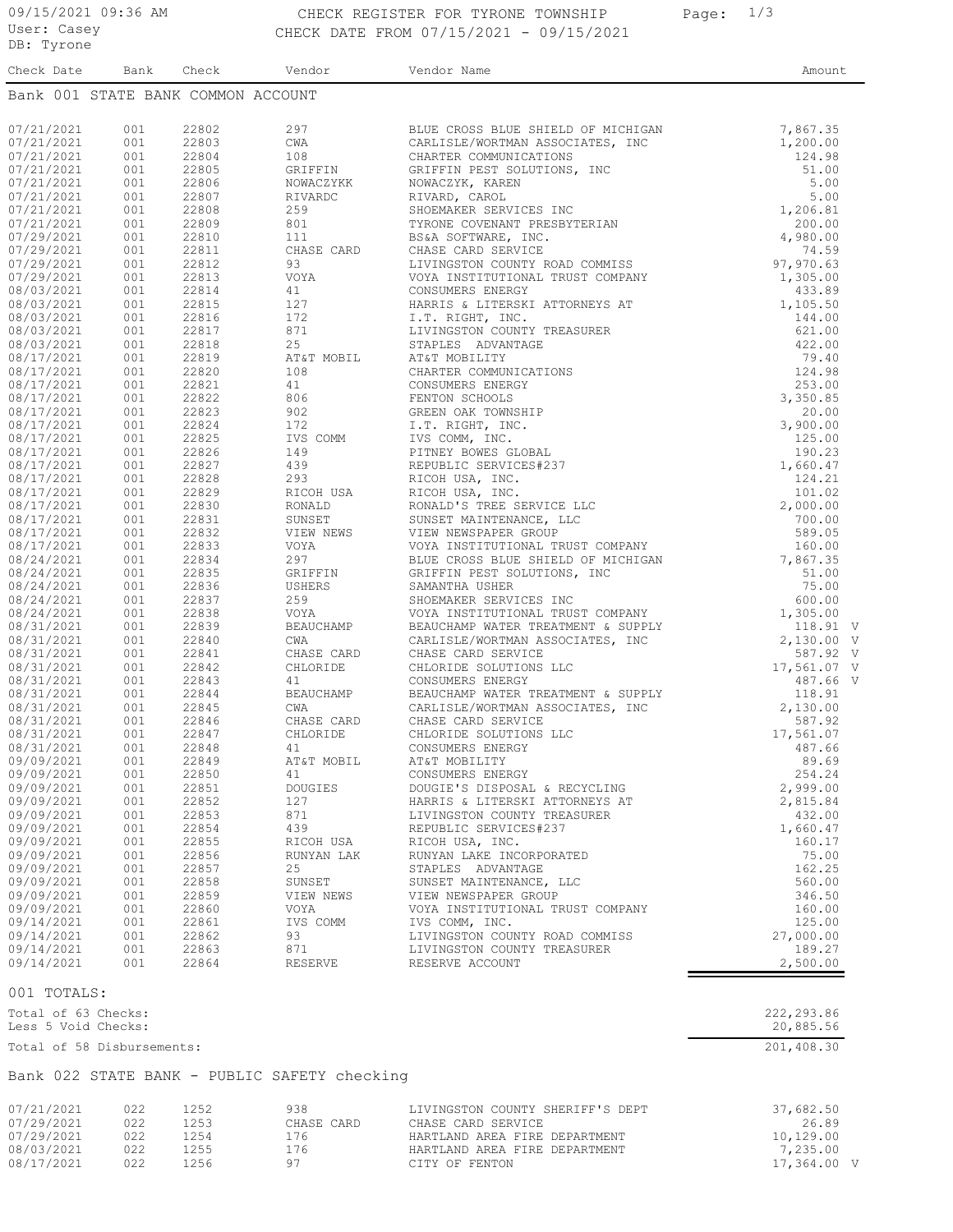User: Casey DB: Tyrone

## 09/15/2021 09:36 AM CHECK REGISTER FOR TYRONE TOWNSHIP Page: 2/3 CHECK DATE FROM 07/15/2021 - 09/15/2021

Check Date Bank Check Vendor Vendor Name **Amount** 

| 08/17/2021<br>08/17/2021<br>08/17/2021<br>08/31/2021<br>08/31/2021<br>09/09/2021                                                                                                                                                                         | 022<br>022<br>022<br>022<br>022<br>022                                                                                     | 1257<br>1258<br>1259<br>1260<br>1261<br>1262                                                                                                 | 121<br>121<br>97<br>CHASE CARD<br>176<br>16                                                                                                                      | ROSATI, SCHULTZ, JOPPICH&AMTSBUECHLER<br>ROSATI, SCHULTZ, JOPPICH&AMTSBUECHLER<br>CITY OF FENTON<br>CHASE CARD SERVICE<br>HARTLAND AREA FIRE DEPARTMENT<br>CITY OF FENTON FIRE DEPARTMENT                                                                                                                                                                                       | 56.00 V<br>56.00<br>17,364.00<br>26.89<br>7,235.00<br>24,599.00                                                                                                                                                              |
|----------------------------------------------------------------------------------------------------------------------------------------------------------------------------------------------------------------------------------------------------------|----------------------------------------------------------------------------------------------------------------------------|----------------------------------------------------------------------------------------------------------------------------------------------|------------------------------------------------------------------------------------------------------------------------------------------------------------------|---------------------------------------------------------------------------------------------------------------------------------------------------------------------------------------------------------------------------------------------------------------------------------------------------------------------------------------------------------------------------------|------------------------------------------------------------------------------------------------------------------------------------------------------------------------------------------------------------------------------|
| 022 TOTALS:<br>Total of 11 Checks:<br>Less 2 Void Checks:                                                                                                                                                                                                |                                                                                                                            |                                                                                                                                              |                                                                                                                                                                  |                                                                                                                                                                                                                                                                                                                                                                                 | 121,774.28<br>17,420.00                                                                                                                                                                                                      |
| Total of 9 Disbursements:                                                                                                                                                                                                                                |                                                                                                                            |                                                                                                                                              |                                                                                                                                                                  |                                                                                                                                                                                                                                                                                                                                                                                 | 104,354.28                                                                                                                                                                                                                   |
| Bank 101 FLAGSTAR-SEWER DEBT-CKG                                                                                                                                                                                                                         |                                                                                                                            |                                                                                                                                              |                                                                                                                                                                  |                                                                                                                                                                                                                                                                                                                                                                                 |                                                                                                                                                                                                                              |
| 08/31/2021                                                                                                                                                                                                                                               | 101                                                                                                                        | 1188                                                                                                                                         | 931                                                                                                                                                              | LIVINGSTON COUNTY TREASURER                                                                                                                                                                                                                                                                                                                                                     | 8,466.10                                                                                                                                                                                                                     |
| 101 TOTALS:<br>Total of 1 Checks:<br>Less 0 Void Checks:                                                                                                                                                                                                 |                                                                                                                            |                                                                                                                                              |                                                                                                                                                                  |                                                                                                                                                                                                                                                                                                                                                                                 | 8,466.10<br>0.00                                                                                                                                                                                                             |
| Total of 1 Disbursements:                                                                                                                                                                                                                                |                                                                                                                            |                                                                                                                                              |                                                                                                                                                                  |                                                                                                                                                                                                                                                                                                                                                                                 | 8,466.10                                                                                                                                                                                                                     |
| Bank 102 SEWER O&M CHECKING 590                                                                                                                                                                                                                          |                                                                                                                            |                                                                                                                                              |                                                                                                                                                                  |                                                                                                                                                                                                                                                                                                                                                                                 |                                                                                                                                                                                                                              |
| 08/17/2021<br>09/09/2021                                                                                                                                                                                                                                 | 102<br>102                                                                                                                 | 442<br>443                                                                                                                                   | 24<br>24                                                                                                                                                         | LIVINGSTON COUNTY DRAIN COMM.<br>LIVINGSTON COUNTY DRAIN COMM.                                                                                                                                                                                                                                                                                                                  | 75,863.02<br>65,080.84                                                                                                                                                                                                       |
| 102 TOTALS:                                                                                                                                                                                                                                              |                                                                                                                            |                                                                                                                                              |                                                                                                                                                                  |                                                                                                                                                                                                                                                                                                                                                                                 |                                                                                                                                                                                                                              |
| Total of 2 Checks:<br>Less 0 Void Checks:                                                                                                                                                                                                                |                                                                                                                            |                                                                                                                                              |                                                                                                                                                                  |                                                                                                                                                                                                                                                                                                                                                                                 | 140,943.86<br>0.00                                                                                                                                                                                                           |
| Total of 2 Disbursements:                                                                                                                                                                                                                                |                                                                                                                            |                                                                                                                                              |                                                                                                                                                                  |                                                                                                                                                                                                                                                                                                                                                                                 | 140,943.86                                                                                                                                                                                                                   |
| Bank 108 TAX FUND FLAGSTAR                                                                                                                                                                                                                               |                                                                                                                            |                                                                                                                                              |                                                                                                                                                                  |                                                                                                                                                                                                                                                                                                                                                                                 |                                                                                                                                                                                                                              |
| 07/21/2021<br>07/21/2021<br>07/21/2021<br>07/21/2021<br>07/21/2021<br>07/21/2021<br>07/21/2021<br>07/21/2021<br>07/21/2021<br>07/21/2021<br>08/03/2021<br>08/03/2021<br>08/03/2021<br>08/03/2021<br>08/03/2021<br>08/03/2021<br>08/03/2021<br>08/24/2021 | 108<br>108<br>108<br>108<br>108<br>108<br>108<br>108<br>108<br>108<br>108<br>108<br>108<br>108<br>108<br>108<br>108<br>108 | 3000<br>3001<br>3002<br>3003<br>3004<br>3005<br>3006<br>3007<br>3008<br>3009<br>3010<br>3011<br>3012<br>3013<br>3014<br>3015<br>3016<br>3017 | 806<br>GISD<br>706<br>LESA<br>945<br>871<br>REFUND TAX<br>REFUND TAX<br>REFUND TAX<br>96<br>806<br>GISD<br>706<br>LESA<br>945<br>871<br>REFUND TAX<br>REFUND TAX | FENTON SCHOOLS<br>GISD<br>HARTLAND CONSOLIDATED SCHOOLS<br>LESA<br>LINDEN COMMUNITY SCHOOLS<br>LIVINGSTON COUNTY TREASURER<br>THE STATE BANK<br>THE STATE BANK<br>THE STATE BANK<br>TYRONE TOWNSHIP<br>FENTON SCHOOLS<br>GISD<br>HARTLAND CONSOLIDATED SCHOOLS<br>LESA<br>LINDEN COMMUNITY SCHOOLS<br>LIVINGSTON COUNTY TREASURER<br>SILK ABSTRACT COMPANY<br>1ST NATIONAL BANK | 71,662.99<br>40,916.96<br>109,246.66<br>35,748.05<br>45,269.58<br>622,504.65<br>1,467.15<br>286.68<br>1,667.20<br>222.33<br>28, 171.35<br>10,459.06<br>1,361.14<br>10,575.17<br>7,398.61<br>139,102.16<br>120.03<br>2,489.94 |
| 08/24/2021<br>08/24/2021<br>08/24/2021<br>08/24/2021<br>08/24/2021<br>08/24/2021<br>08/24/2021<br>08/24/2021<br>08/24/2021<br>09/09/2021<br>09/09/2021<br>09/09/2021<br>09/09/2021<br>09/09/2021<br>09/09/2021                                           | 108<br>108<br>108<br>108<br>108<br>108<br>108<br>108<br>108<br>108<br>108<br>108<br>108<br>108<br>108                      | 3018<br>3019<br>3020<br>3021<br>3022<br>3023<br>3024<br>3025<br>3026<br>3027<br>3028<br>3029<br>3030<br>3031<br>3032                         | 806<br>GISD<br>706<br>LESA<br>945<br>871<br>99<br>96<br>REFUND TAX<br>806<br>GISD<br>706<br>LESA<br>945<br>871                                                   | FENTON SCHOOLS<br>GISD<br>HARTLAND CONSOLIDATED SCHOOLS<br>LESA<br>LINDEN COMMUNITY SCHOOLS<br>LIVINGSTON COUNTY TREASURER<br>STATE OF MICHIGAN<br>TYRONE TOWNSHIP<br>WESTCOR LAND TITLE INSURANCE CO<br>FENTON SCHOOLS<br>GISD<br>HARTLAND CONSOLIDATED SCHOOLS<br>LESA<br>LINDEN COMMUNITY SCHOOLS<br>LIVINGSTON COUNTY TREASURER                                             | 21,918.92<br>19,592.78<br>7,809.55<br>14,638.05<br>58,100.59<br>275, 144. 77<br>119.15<br>5.61<br>561.02<br>577,633.02<br>150,480.09<br>313,610.19<br>76,878.72<br>107,965.79<br>853, 214.36                                 |

108 TOTALS:

Less 0 Void Checks: 0.00 Total of 33 Checks: 3,606,342.32

Total of 33 Disbursements: 3,606,342.32

Bank 203 TRUST & AGENCY 701 CKG